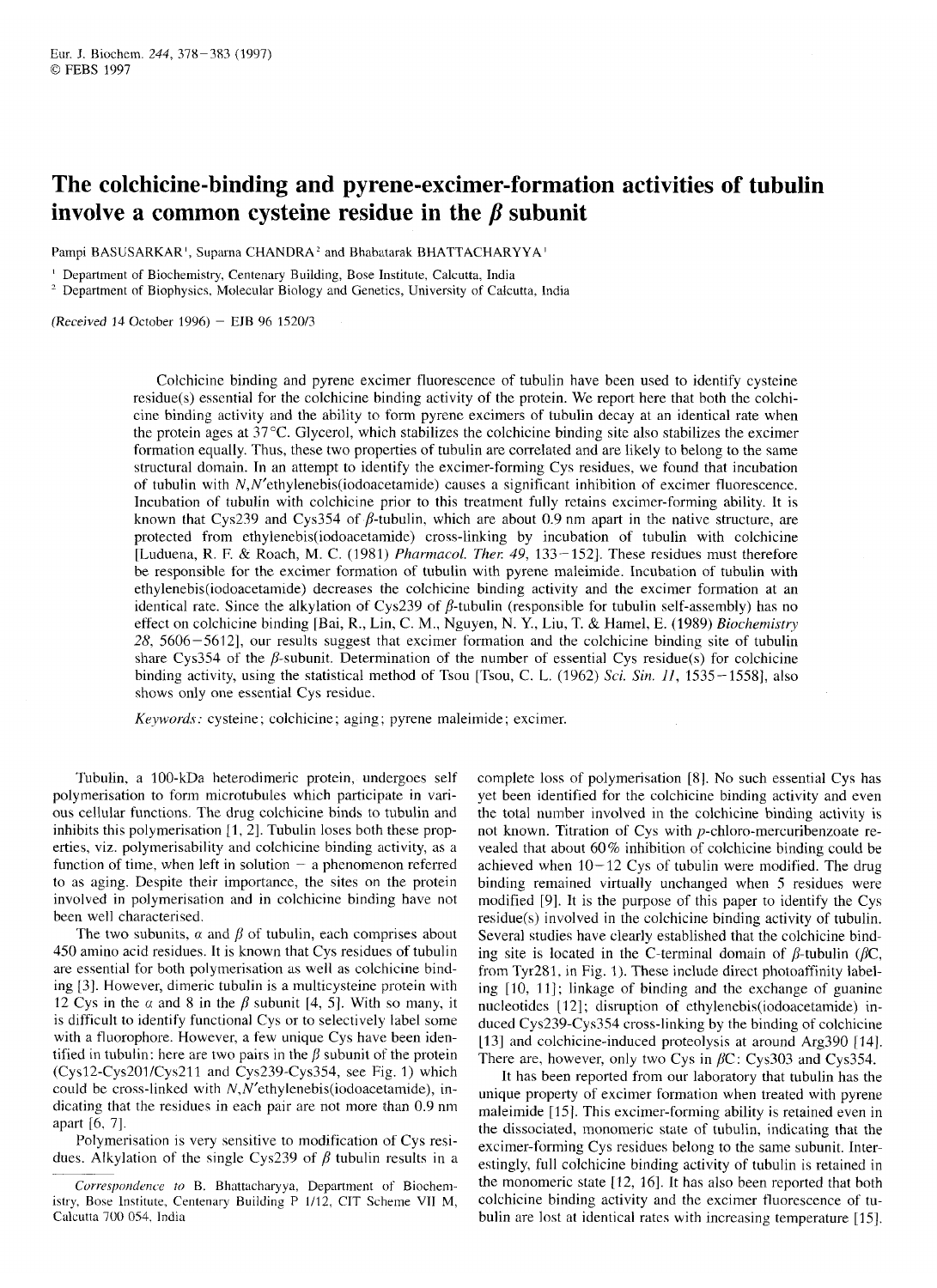

Fig. 1. Schematic diagram of  $\beta$ -tubulin. Residue numbers are indicated at the top. The chymotrypsin cleavage site at Tyr281 is shown by an arrow (1) and the resulting N-terminal domain  $(\beta N)$  and C-terminal domain ( $\beta$ C) of  $\beta$ -tubulin are indicated. Two Cys pairs which can be crosslinked with ethylenebis(iodoacetamide) (EB1) and the site of the colchicine-induced unfolding (Arg390) are shown below. Cys239 has been identified as essential for polymerisation [8]. Further details and references are given in the introduction.

Thus it is possible that Cys residues involved in excimer formation and in colchicine binding could be common. As mentioned above, the colchicine binding site is located in region of the  $\beta$ subunit, but the location of excimer-forming Cys is not known. On the basis of distances, however, the two pairs of Cys which undergo cross-linking with ethylenebis(iodoacetamide) (see Fig. 1) are likely candidates for excimer formation.

We have tested this possibility in the present study; using the statistical method of Tsou [17], we have also determined that only one Cys is essential for the colchicine binding activity of tubulin. In order to identify this residue, a series of experiments have been carried out which strongly indicate that a common Cys is shared by the colchicine binding site and the excimer formation by pyrene-maleimide-labeled tubulin.

### **MATERIALS AND METHODS**

Materials. Pipes, EGTA, GTP and dithiothreitol were obtained from Sigma. N-(1-Pyrene)maleimide on celite from Molecular Probes and N-ethylmaleimide from Fluka. All other chemicals used were of analytical grade. 2-Methoxy-5- $(2',3',4',$ trimethoxy phenyl)tropone was kindly provided by Dr T. J. Fitzgerald (Florida, A & M University) and N,N'-ethylenebis(iodoacetamide) by Dr Richard F. Luduena (The University of Texas, Health Science Center, San Antonio, Texas).

Methods. Microtubular proteins were isolated from goat brain by two cycles of temperature-dependent polymerisation and depolymerisation in the buffer containing 50 mM Pipes pH 6.9, 1 mM EGTA and 0.5 mM  $MgCl<sub>2</sub>$  in the presence of 1 mM GTP and 4M glycerol. Pure tubulin, free of microtubuleassociated proteins, was isolated from the microtubular proteins by two more cycles of temperature-dependent polymerisation and depolymerisation using 1 M glutamate buffer for the assembly [18]. The protein was stored at  $-70^{\circ}$ C. The concentration of tubulin was determined by the method of Lowry et al. [19].

Modification of Cys residues of tubulin. (a) Tubulin  $(3 \mu M)$  and *N*-ethylmaleimide  $(60 \mu M)$  were mixed together in 20 mM sodium phosphate pH 7.0 at  $25^{\circ}$ C in a spectrophotometric cuvette. The extent of modification was calculated from the changes in absorbance at 300 nm with time, using  $\varepsilon = 620 \text{ M}^{-1}$  $cm^{-1}$  at 300 nm in water [20]. The reaction was quenched at different time interval with excess dithiothreitol. (b)  $1 \mu M$  tubulin was labeled with  $20 \mu M$  pyrene maleimide in  $20 \text{ mM}$  sodium phosphate pH 7.0 at  $25^{\circ}$ C for 45 min. The reaction was quenched using excess 2-mercaptoethanol and the incorporation of pyrene maleimide calculated using  $\varepsilon = 30000 \text{ M}^{-1} \text{ cm}^{-1}$  at 343 nm [15]. (c) Ethylenebis(iodoacetamide) was prepared in dimethylsulfoxide according to Luduena and Roach [21] and 150  $\mu$ M was mixed with 1  $\mu$ M tubulin in 20 mM sodium phosphate pH 7.0 and incubated for 30 min at  $25^{\circ}$ C. The reaction was quenched with excess 2-mercaptoethanol.

Excimer fluorescence. Fluorescence spectra were recorded in a Hitachi F-3000 spectrofluorometer fitted with a water-circulating cell holder connected to a constant-temperature circulating water bath. The excimer fluorescence emission spectra were measured over  $370 - 600$  nm at an excitation wavelength of 343 nm. The excitation and emission bandpass were 3 nm in each case. The peaks corresponding to 377 nm and 450 nm are for monomers and excimers respectively.

Native and aged tubulin. Tubulin (1 µM) in 20 mM sodium phosphate pH 7.0 without or with 4 M glycerol was incubated at 37°C for several hours. Aliquots of tubulin solution were withdrawn at different time intervals, mixed with  $20 \mu M$  pyrene maleimide and incubated at 25°C for 45 min. Excimer fluorescence spectra were recorded as described above.

Labeled tubulin. Native tubulin, tubulin-colchicine complex or tubulin-GTP complex were labeled by incubating each with 150 μM ethylenebis(iodoacetamide) in 20 mM sodium phosphate pH 7.0 at 25°C for 30 min. Tubulin-colchicine complex was prepared by mixing  $1 \mu M$  tubulin in 20 mM sodium phosphate pH 7.0 and 5  $\mu$ M colchicine, and incubating at 37 °C for 1 h. Tubulin-GTP complex was prepared by mixing 1 μM tubulin with 1 mM GTP in 20 mM sodium phosphate pH 7.0 followed by a 1-h incubation at 37°C. Labeled samples were then mixed with 20  $\mu$ M pyrene maleimide and incubated at 25 °C for 45 min. Excimer fluorescence spectra were recorded as given above.

[3H]colchicine binding activity. Native and aged tubulin. Tubulin  $(1 \mu M)$  in 20 mM sodium phosphate pH 7.0, with and without 4 M glycerol, was incubated at 37°C for several hours. Aliquots were withdrawn at different times, mixed with  $5 \mu M$ [3H]colchicine and incubated further at  $37^{\circ}$ C for 45 min. The [3H]colchicine binding was assayed using a DEAE-cellulose filter disc (DE-81) as described by Weisenberg et al. [22].

Labeled tubulin. Tubulin  $(1 \mu M)$  was mixed with either  $20 \mu$ M pyrene maleimide or 150 μM ethylenebis(iodoacetamide) in 20 mM sodium phosphate pH 7.0 and incubated at  $25^{\circ}$ C. The labeling reaction was quenched with 1 mM 2-mercaptoethanol at different times. Labeled tubulin was mixed with  $5 \mu M$ [<sup>3</sup>H]colchicine and then incubated further at  $37^{\circ}$ C for 45 min and the binding was assayed as described above.

Binding activity of labeled tubulin. To measure the colchicine binding activity of N-ethylmaleimide-modified tubulin, the colchicine analog 2-methoxy-5- $(2',3',4'$ -trimethoxyphenyl)tropone was used as it binds instantaneously. The wavelength used to excite the complex was 360 nm and excitation and emission bandpass were 5 nm in each case.

# **RESULTS**

Determination of number of essential Cys residues for colchicine binding. Two analytical approaches available for determining the number of the essential groups involved in the active site of proteins were proposed by Ray and Koshland [23] and Tsou [17]. The former is a kinetic method while the latter, a simple statistical method, relies on the measurement of the progressive loss of activity as a function of the modification of the residue, e.g. Cys [24], Arg [25], carboxyl group [26] etc. Let a biopolymer containing a total of  $n$  groups of type Q, all equally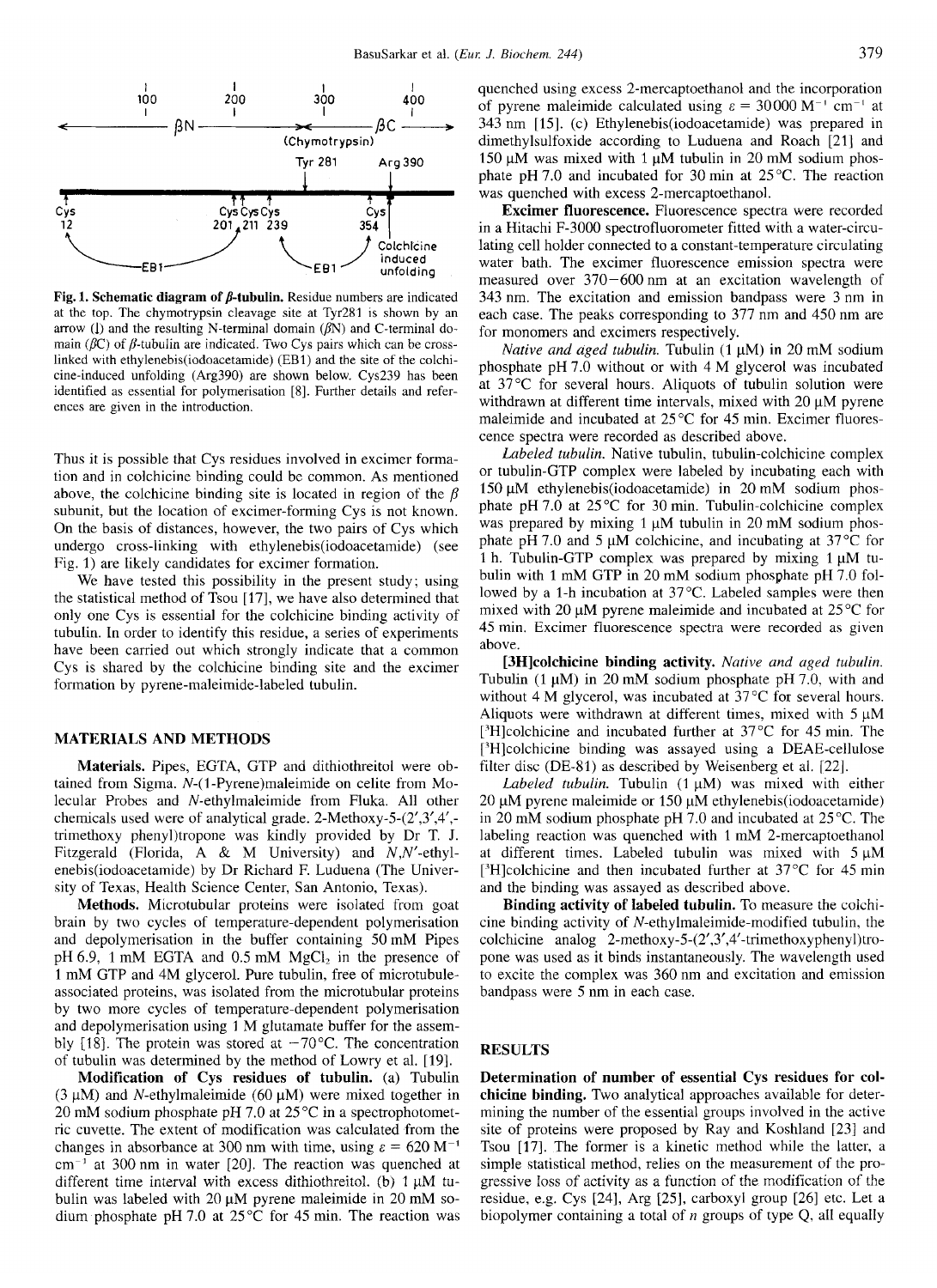

**Fig. 2. Determination of number of**  cine binding activity of tubulin.  $3 \mu M$  tubulin was mixed with 60  $\mu$ M N-ethylmaleiniide in 20 mM sodium phosphate pH 7.0 and the decrease in absorbance at 300 nm was measured with time. To measure the colchicine binding activity of modified tubulin at different times, aliquots were withdrawn, the reaction was quenched with dithiothreitol and the colchicine binding activity was measured using the tropone as described in Materials and Methods. (A) Monophasic kinetics of tubulin/N-ethylmaleimide second-order reaction, ensuring the equal rate of modification, a prerequisite for the statistical analysis. (B) Fluorescence emission spectra of modified tubulin/tropone complexes. Numbers in the parenthesis indicate the time (min) of modification with N-ethylmaleimide. The fluorescence at 430 nm was used to determine the colchicine binding activity  $(a)$ . (C) Relation between the fraction of activity remaining (*a*) and the fraction of Cys remaining unmodified (*X*) for the reaction of *N*-ethylmaleimide with tubulin. Data are plotted for ( $\bullet$ )  $i = 1$ , ( $\triangle$ )  $i =$ N-ethylmaleimide with sustainal manysis. ONTIROF is the parential Cys for the colchicine binding activity of<br>spectra of modified tubulin/tropone complexes. Numbers in the parential control tubulin.<br>The fluorescence at 430 Expectra of modified tubulin/tropone complexes. Numbers in the parential control tubulin.<br>
The fluorescence at 430 nm was used to determine the colchicine bind-<br>
ing activity (a). (C) Relation between the fraction of acti that given by linear least-square fit (linear correlation coefficient 0.92).

reactive towards the modifying agent, but only i of which are essential. The fraction of each essential group remaining unmodified is therefore equal to the overall fraction  $X$ , of the type-Q groups remaining unmodified. Assuming that the modification of any one of the essential groups in the protein leads to complete loss of activity, the fraction of the activity remaining after partial modification, *a,* is given by

or

$$
a^{1/i}=X.
$$

 $a=X^i$ 

The value of  $i$  (which will normally be a small positive integer) is found from the plot of  $a^{1/i}$  versus X, which gives the best straight line, using several trial values of  $i = 1, 2, 3$  etc.

To measure the number of essential Cys residues for the colchicine binding activity, 3 **pM** tubulin was mixed with 60 **pM**  N-ethylmaleimide in 20 mM sodium phosphate pH 7.0 (at *25°C).* A small aliquot of the reaction mixture was taken at different times and the number of Cys groups modified (Fig. 2A), as well as the colchicine binding activity of the modified protein, were determined (Fig. 2B). Since, 2-methoxy-5-



**Fig.3. Effect of aging at 37°C on excimer fluorescence.** Tubulin  $(1 \mu M)$  was allowed to age by incubation in 20 mM sodium phosphate pH 7.0 at 37°C. Aliquots were withdrawn at different times, mixed with 20  $\mu$ M pyrene maleimide and incubated at 25 °C. The emission spectra shown are for a reaction time of 45 min. The inset shows the change of excimer fluorescence measured as the ratio of excimers and monomers  $(F_{450}/F_{377})$  with reaction time. The numbers in the parentheses correspond to the time (h) of aging.

**extended into the mumbers** in the parentheses correspond to the time (h) of aging.<br> **a C**<sup>2</sup> **C**<sup>2</sup> **C**<sup>2</sup> **C**<sup>2</sup> **C**<sup>2</sup> **C**<sup>2</sup> **C**<sup>2</sup> **C**<sup>2</sup> **C**<sup>2</sup> **C**<sup>2</sup> **C**<sup>2</sup> **C**<sup>2</sup> **C**<sub>2</sub> **C**<sup>2</sup> **C**<sub>2</sub> **C**<sup>2</sup> **C**<sub>2</sub> **C**<sub>2</sub> **C**<sub>2</sub> (2',3',4'-trimethoxy phenyl)tropone, a structural analog of colchicine, binds to the colchicine site of tubulin instantaneously, we used it instead of colchicine for measuring the remaining activity. The fraction of the activity remaining *(a)* and the fraction of Cys remaining unmodified  $(X)$  was then plotted as  $a^{1/2}$ versus *X* (Fig. 2C). Three cases with  $i = 1, 2$  and 3  $(a^1, a^{1/2})$ and  $a^{1/3}$ ), corresponding to one, two and three essential group(s), produce the curves shown in Fig. 2C. The best linear fit was obtained for  $i = 1$  (linear correlation coefficient  $= 0.92$ ). A straight line was obtained only when  $i = 1$  indicating that there is only one essential Cys for the colchicine binding activity of tubulin.

**Effect of aging on excimer formation and colchicine binding.**  Tubulin exhibits the unique property of excimer formation with pyrene maleimide. Higher temperatures  $(>37^{\circ}C)$  drastically reduce the excimer-forming ability of tubulin [IS]. The loss of colchicine binding activity of tubulin upon aging at 37°C is well known [27]:  $4-5$  h of incubation at 37°C results in a 50-60% loss. The structural changes occurring in tubulin upon aging are not known. Circular dichroism and tryptophan fluorescence of tubulin remain virtually unchanged upon aging, indicating no global structural changes [28, 29]. In the present study, tubulin in 20 mM sodium phosphate pH 7.0 was aged at 37°C for several hours. At different time intervals, aliquots were withdrawn and their excimer-forming ability determined. Results of such an experiment are shown in Fig. 3. The inset shows the extent of excimer formation, measured as  $F_{450}/F_{377}$ , when aged tubulin was allowed to react with pyrene maleimide for various times. It may be noted that while pyrene excimer emission peak is generally observed in the range  $470-490$  nm  $[30, 31]$ , the emission maximum of pyrene-maleimide-labeled tubulin is found to be centered near 450 nm. This emission peak is independent of reaction time and the pH of the reaction mixture (pH  $6.0-7.5$ ; unpublished results). Thus, in the present study the intensity was measured at 450 nm for the excimer fluorescence, in conformity with our earlier measurements [15]. The results shown in Fig. 3 indicate that excimer formation requires the native structure of tubulin. The aging process probably alters the close proximity of Cys residues responsible for excimer formation. Interestingly, the extent of excimers measured as the fluorescence ratio  $F_{450}/$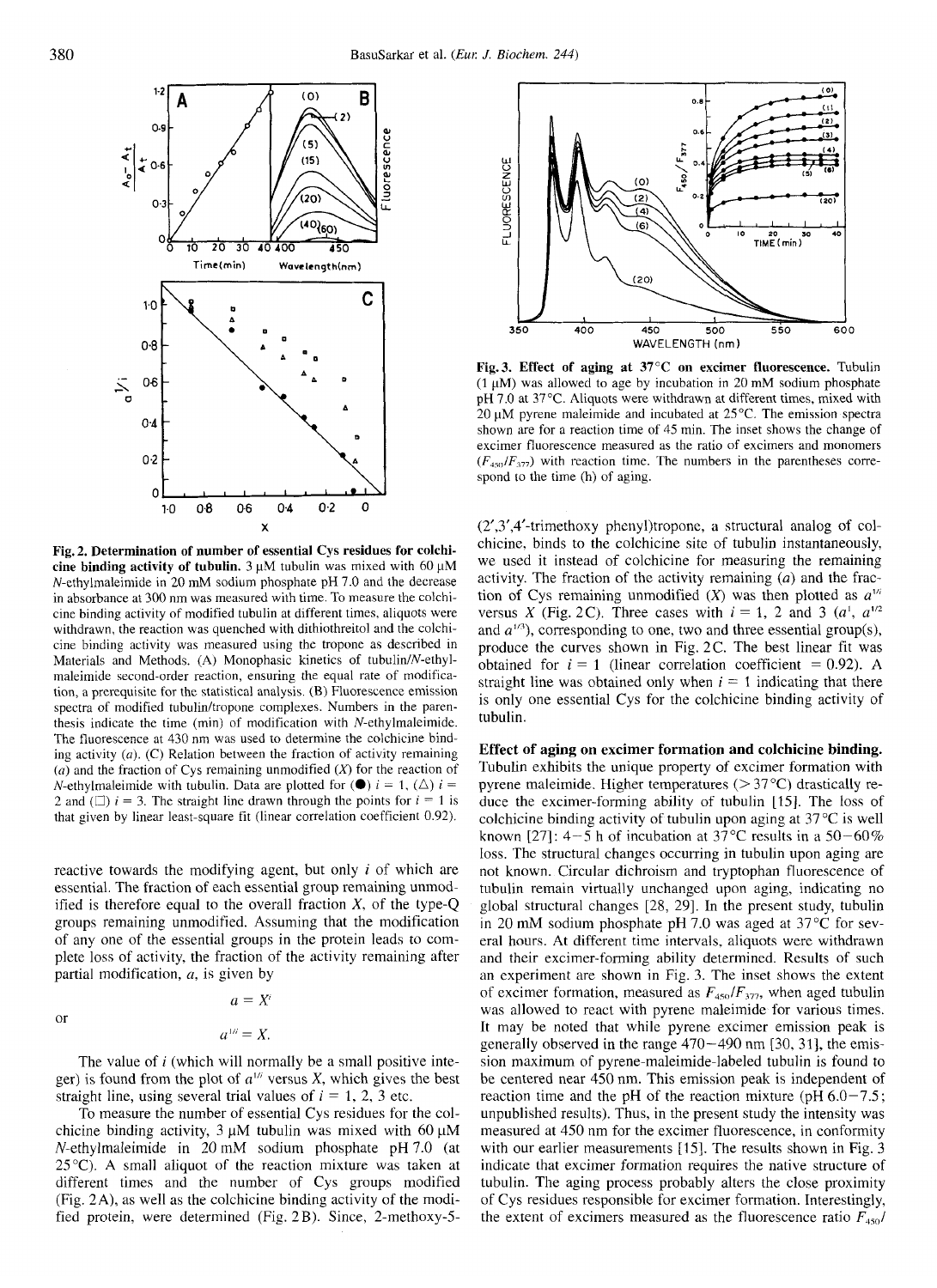

**Fig.4. Effect of aging at 37°C on colchicine binding activity and**  the excimer fluorescence of tubulin. Tubulin (1 μM) was incubated in 20 mM sodium phosphate pH 7.0 at 37°C in the presence and absence of 4M glycerol. Aliquots were withdrawn from each reaction mixture at different times and divided into two:one part was assayed for ['H]colchicine binding activity as described in Materials and Methods. The other part was mixed with  $20 \mu M$  pyrene maleimide, incubated for 45 min at 25°C and excimer fluorescence was measured. **(0, A)** Colchicine binding activity of tubulin in **(0)** absence and **(A)** presence of 4M glycerol; (O,  $\triangle$ ) excimer fluorescence measured as the ratio  $(F_{450}/F_{377})$ in ( $\circ$ ) absence or ( $\triangle$ ) presence of glycerol shown as a function of time of aging.



**Fig.5. Effect of pyrene maleimide labeling of tubulin on its colchicine binding activity and excimer formation.** 1 pM tubulin was treated with  $20 \mu M$  pyrene maleimide in  $20 \mu M$  sodium phosphate pH 7.0 at 25°C. Aliquots were withdrawn at different times and the reaction was quenched with 1 mM 2-mercaptoethanol. One part of this aliquot was assayed for [<sup>3</sup>H]colchicine binding activity ( $\bigcirc$ ) as described in Materials and Methods. Excimer fluorescence of the other part **(0)** was measured as ratio of excimers and monomers  $(F_{450}/F_{377})$ .

*F377,* and the colchicine binding activity of tubulin, are found to decline at an identical rate upon aging at 37 *"C* (Fig. 4). Further, it was observed that solution conditions which stabilize the colchicine binding site of tubulin also stabilize its excimer-forming ability equally well. Thus, a high concentration of glycerol, which is known to stabilize the colchicine binding site of tubulin in solution [32], also stabilizes the excimer-forming ability of the protein equally well (Fig. 4). The loss of both the colchicine binding activity and the excimer-forming capacity of tubulin in



Fig. 6. Effect of incubation of tubulin with ethylenebis(iodoacet**amide) on its excimer fluorescence.** Curves (a, c) Samples containing tubulin (1  $\mu$ M) without (curve a) and with 150  $\mu$ M ethylenebis(iodoacetamide) (curve c) were incubated for 30 min at 25°C. **Ex**cimer fluorescence of both samples was then measured as described in Materials and Methods. Curves (b and d) samples containing tubulin (1  $\mu$ M) were incubated with either 5  $\mu$ M colchicine (curve b) or with 1 mM GTP (curve d) at 37 $^{\circ}$ C for 1 h. 150  $\mu$ M ethylenebis(iodoacetamide) was then added to both samples and incubated further for 30 min at 25°C. Excimer fluorescence of both samples was then measured as above.

**4M** glycerol is very small, to the extent of only  $10-20\%$  in 8 h.<br>These results indicate that aging induces conformational changes<br>in the colchicine binding domain of tubulin, resulting in the de-<br>cline in colchicine b 4M glycerol is very small, to the extent of only  $10-20\%$  in 8 h. These results indicate that aging induces conformational changes in the colchicine binding domain of tubulin, resulting in the decline in colchicine binding activity and the alteration of proximity of the Cys residue(s) responsible for the excimer fluorescence. The close relationship between the colchicine binding activity and the excimer-forming Cys of tubulin is further evident from Fig. 5. Labeling of Cys which induces excimer fluorescence caused a concomitant decrease in the colchicine binding activity. These findings strongly indicate that the colchicine binding site and the Cys residues responsible for excimers are part of the same domain.

**Fig. 5. Effect of pyrene maleimide labeling of tubulin on its colchicalled activity and excimer formation.** 1  $\mu$ M tubulin was treated cys201 or Cys211 [7], is protected from cross-linking if the protein as activity and **Involvement of a common Cys residue for the colchicine binding and the excimer formation of tubulin.** Two pairs of Cys in the  $\beta$  subunit of tubulin can be cross-linked with ethylenebis(iodoacetamide). The first pair involving Cys12 and Cys201 or Cys211 [7], is protected from cross-linking if the protein is first incubated with GTP or with vinblastine [33]. Similarly cross-linking of the second pair (between Cys239 and Cys3.54) is impaired after incubation of tubulin with colchicine or podophyllotoxin  $[21, 33-35]$ . Formation of cross-links implies that the Cys residues in each pair are within 0.9 nm [71, a distance ideal for excimer formation with pyrene maleimide. To test if indeed any of these pairs form excimers upon treatment with pyrene maleimide,  $1 \mu M$  tubulin was incubated with 150 **pM ethylenebis(iodoacetamide)** for 30 min at 25 *"C* and then labeled with 20  $\mu$ M pyrene maleimide. We observed about 44 % inhibition of excimer formation (Fig. 6, curve c) compared to an untreated sample (Fig. 6, curve a). Incubation of tubulin with colchicine before the cross-linking caused no inhibition in excimer formation with pyrene maleimide (Fig. 6, curve b). On the other hand, incubation of tubulin with GTP before the crosslinking does not provide such protection and  $40-50\%$  inhibition of excimer formation compared to control sample is observed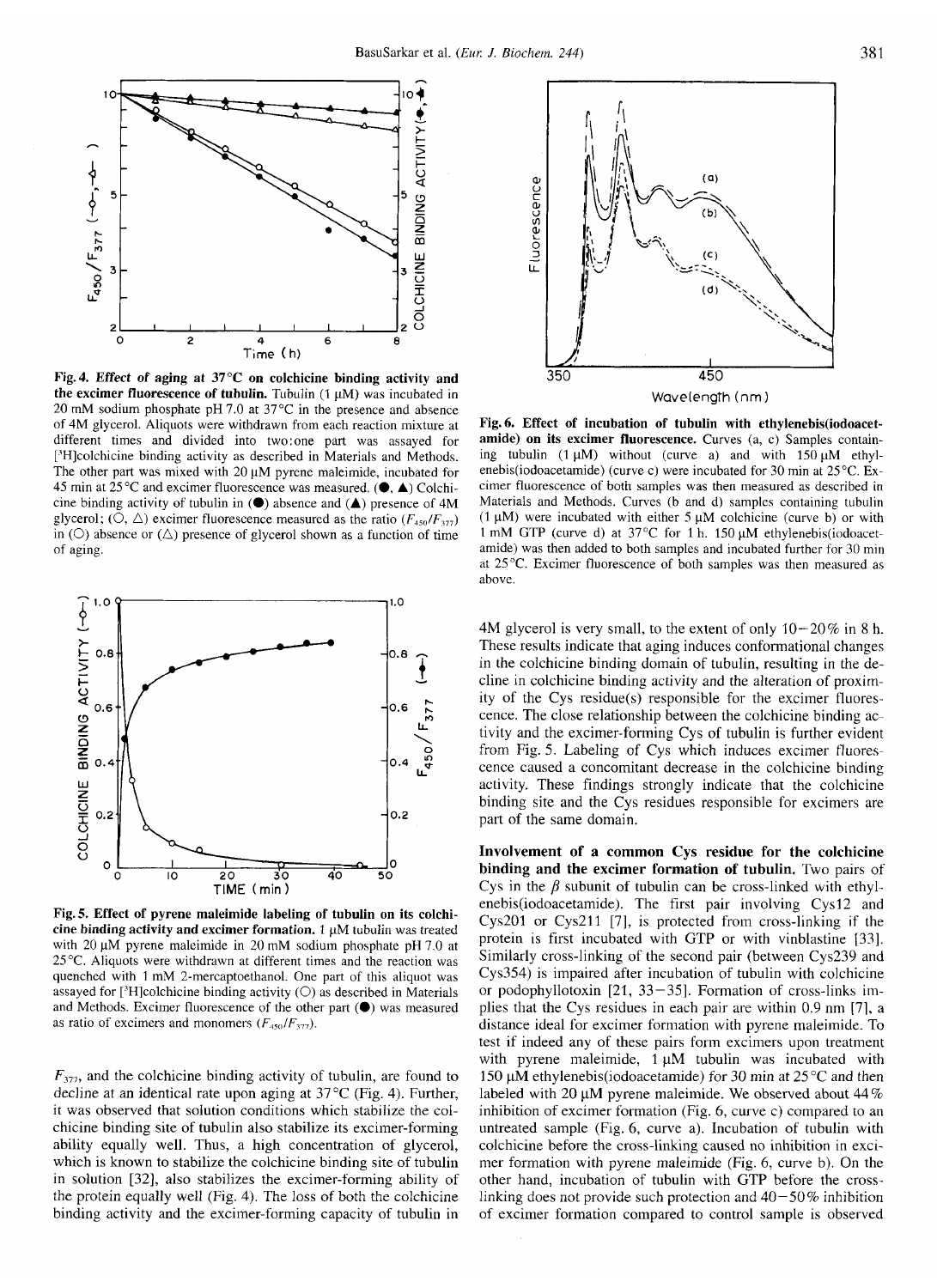

**Fig. 7. Effect of ethylenebis(iodoacetamide) binding activity and the excimer fluorescence of tubulin.** Tubulin  $(1 \mu M)$  was incubated with 150  $\mu$ M ethylenebis(iodoacetamide) in 20 mM sodium phosphate pH 7.0 at 25°C. At different times, aliquots Methods. The straight line at the top corresponds to the control experiments for excimer fluorescence ( $\bigcirc$ ) and colchicine binding activity ( $\bigtriangleup$ ) without **ethylenebis(iod0acetamide).** 

(Fig. 6, curve d). Thus, it is clear that the pair of Cys239 and Cys354, which is protected by colchicine from cross-linking, is also involved in excimer formation with pyrene maleimide. Furthermore, the other pair (Cysl2 and either Cys2Ol or Cys211) is definitely not involved in excimer formation. The extent of inhibition of excimer formation after incubation with **ethylenebis(iodoacetamide)** can be increased by incubating tubulin for longer periods. We have, however, restricted our incubation time to within 30 min as excimer formation of tubulin is also sensitive to aging (Figs 3 and 4, a 30-min incubation retains more than 95% of excimer-forming ability). Furthermore, the other pair (Cys12 and either Cys201 or statistical analysis were performed. Furthermore, platelet tubulin Cys211) is definitely not involved in excimer formation. The used in this study was purified by tw

It may be questioned that, if colchicine protects the Cys239-Cys354 pair from cross-linking, how does it allow modification of the same residues by pyrene maleimide resulting in excimer formation? Incubation of tubulin with colchicine has not been found to have any effect on excimer formation [IS] (Fig. 6, curve b). To resolve this anomaly, the ability of pyrene maleimide to displace colchicine from its binding site on the protein was tested. A complex was formed between tubulin and ['H]colchicine. Addition of pyrene maleimide to this complex displaced the bound ['H]colchicine from tubulin (data not shown), indicating that pyrene maleimide is a more reactive Cys-modifying agent than **ethylenebis(iod0acetamide).** 

Results presented in Figs 3 *-5* clearly indicate that colchicine binding and excimer fluorescence (in the presence of pyrene maleimide) of tubulin are inter-related and probably part of the same domain of tubulin. Of the two residues (Cys239 and Cys354) involved in excimer formation, Cys239 has been reported to be responsible for the self assembly of tubulin, while it has no effect on the colchicine binding activity of the protein [8]. Consequently, Cys354 is the only common residue involved in both the colchicine binding activity and the excimer formation with pyrene maleimide. If so, treatment of tubulin with ethylenebis(iod0acetamide) should affect both colchicine binding and excimer formation at the same rate. When simultaneous measurements of both these properties were made as a function of time (Fig. 7), treatment of tubulin with ethylenebis(iodoacetamide) did indeed inhibit both the colchicine binding activity and the excimer-forming ability of tubulin at an identical rate.

## **DISCUSSION**

**<sup>T</sup>irnefmin) zyxwvutsrqponmlkjihgfedcbaZYXWVUTSRQPONMLKJIHGFEDCBA labeling on the colchicine**  Fig. 7. Effect of ethylenebis(iodoacetamide) labeling on the colchicine<br>
for the activity of UDP-glucose 4-epimerase [24]. One important<br>
for the activity of UDP-glucose 4-epimerase [24]. One important<br>
requirement of thi Time(min)<br> **Example 1999** and the activity of UDP-gluorescence [24]. One important<br> **binding activity and the excimer fluorescence of tubulin.** Tubulin<br>
(1 $\mu$ M) was incubated with 150  $\mu$ M ethylenebis(iodoacetamide) in<br> The present study was initiated to gather information about the Cys residue(s) involved in the colchicine binding activity of tubulin. The study includes the determination of the number of Cys involved in the colchicine binding activity and identification of these Cys with respect to the known domain structure of tubulin using spectroscopic techniques. For a protein like tubulin, which has 20 Cys residues distributed in two subunits, this task is by no means simple. The statistical method of Tsou [17] has been applied successfully in different systems for the determination of the number of essential residue(s): e.g. the number of catalytically essential carboxyl groups in pepsin [26], the number of essential Arg residues for the activity of the purine nucleoside phosphorylase (251, or the number of Cys responsible for the activity of UDP-glucose 4-epimerase [24]. One important requirement of this analysis is to select a modifying agent which is equally reactive to all Cys present in the protein. In tubulin, even though all of the 20 Cys are neither in an identical environment nor equally exposed to solvents, N-ethylmaleimide reacts with all of them at the same rate (Fig. 2A), making it possible to perform such an analysis. It is evident from this analysis that there is just one essential Cys responsible for the colchicine binding activity of tubulin (Fig. 2C). However, previous studies reported about 60% inhibition of initial colchicine binding activity when 10-12 Cys of platelet tubulin were modified with *p*chloromercuribenzoate [9]. It should be noted that the above conclusion was drawn on the basis of titration of different concentrations of platelet tubulin with varying concentrations of *p*chloromercuribenzoate at a single time and neither kinetic nor statistical analysis were performed. Furthermore, platelet tubulin used in this study was purified by two cycles of polymerisation/ depolymerisation only and contained 24 Cys/dimer.

Another objective of the present study was to identify the Cys involved in the colchicine binding. One of the important findings of the present study is the relation between colchicine binding activity and the excimer fluorescence of tubulin (Figs 4 and *5).* It was observed that aging tubulin at 37°C caused the decay of its colchicine binding activity and excimer-forming ability to an equal extent (Fig. 4). Furthermore, glycerol, which is known to prevent the decay of colchicine binding activity, also prevents the decay of excimer-forming ability of tubulin equally well (Fig. 4). These results strongly suggest that the colchicine binding site and the excimer-forming Cys of tubulin are part of the same domain of tubulin. Recent studies have indicated that the colchicine binding site is located in the C-terminal domain of  $\beta$ -tubulin [10-14]. Interestingly, this part of tubulin contains only two Cys (Cys303 and Cys354) [5]. This, of course, also prevents the decay of excimer-forming ability of tubulin equally well (Fig. 4). These results strongly suggest that the colchicine binding site and the excimer-forming Cys of tubulin are part of the same domain of tu does not exclude the possibility of the participation of Cys from other domains of tubulin. The possibility that long-range interactions or other indirect phenomena are responsible for the above results cannot be ruled out. The decay of colchicine binding activity of tubulin has been known for the last two decades [27]. However, it was not known (a) what structural changes occur upon decay, (b) in which part of tubulin do these occur and (c) how to monitor these structural changes. It had been reported that the far-ultraviolet circular dichroism and the tryptophan fluorescence of tubulin remain virtually unchanged upon aging [28, 291 implying that no global structural changes occurred on tubulin. Prasad et al. [29] have shown that the decay of tubulin at  $37^{\circ}$ C is accompanied by an increase in  $5,5'-bis(8-anilino-1-)$ naphthalenesulfonate) binding with six low-affinity sites appearing in the protein with time, in addition to a high-affinity site that is always present. One of the structural changes we have observed is the alteration of the proximity of Cys responsible for excimer formation. This change in the structure of tubulin